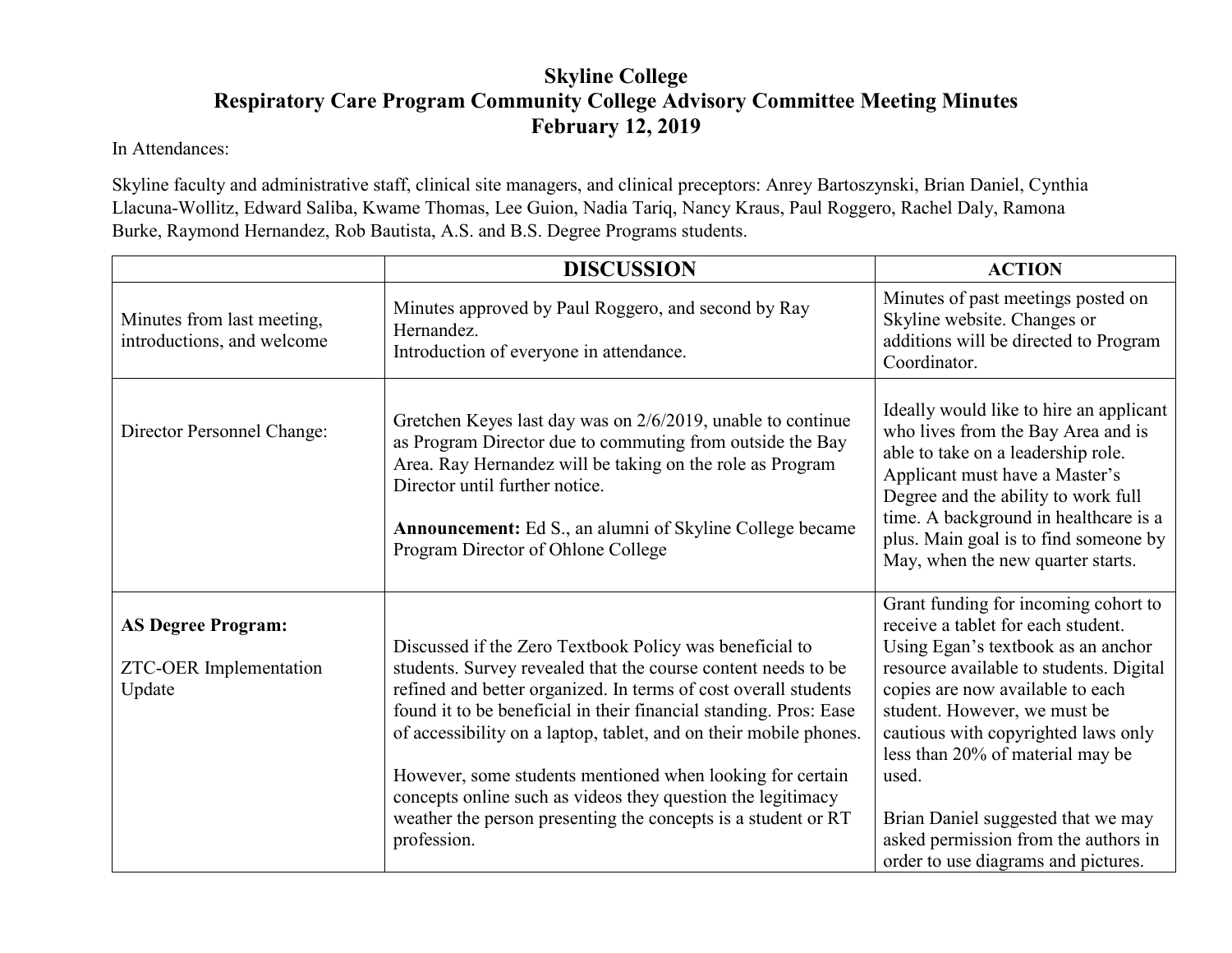| <b>Clinical Rotations and Clinical</b><br><b>Sites Preceptor Meeting</b>               | Brian mentioned that there are few challenges for students this<br>year. By losing CPMC (moving to new facility) and Seton<br>(having changes in the administrative department and their<br>recent financial difficulties) clinical sites, 8 students has been<br>displaced. In addition, usually we have 6 year round clinical<br>sites but went down to 4. He has also mentioned that the 2 <sup>nd</sup><br>year cohort is the largest for clinical rotation.<br>He has reported that he was able to add 4 additional sites<br>Rachel D. of San Mateo Medical Center will be available to<br>students. An assistant of El Camino Real Hospital has also<br>reached out to him. Stanford Brain thanked SFZH as they were<br>able to add a 4 <sup>th</sup> rotational site for students. He still hasn't<br>received responses from SSF Kaiser, was possibly looking at<br>Marin County and Richmond as clinical sites.<br><b>Announcement:</b> Brian shared news of $2nd$ year cohort<br>involved in a Subglottic Research Project that is planning to be<br>published in May. | Brian will continue for other<br>rotational sites to enhance students<br>learning and experiences.                                                                                                       |
|----------------------------------------------------------------------------------------|----------------------------------------------------------------------------------------------------------------------------------------------------------------------------------------------------------------------------------------------------------------------------------------------------------------------------------------------------------------------------------------------------------------------------------------------------------------------------------------------------------------------------------------------------------------------------------------------------------------------------------------------------------------------------------------------------------------------------------------------------------------------------------------------------------------------------------------------------------------------------------------------------------------------------------------------------------------------------------------------------------------------------------------------------------------------------------|----------------------------------------------------------------------------------------------------------------------------------------------------------------------------------------------------------|
| <b>Budget Update</b>                                                                   | Ray shared that there is no change from our previous meeting<br>and financially we are in good shape. Ray mentioned, he's<br>working with Brian to see if we can possibly purchase a G5<br>ventilator in the classroom for students.                                                                                                                                                                                                                                                                                                                                                                                                                                                                                                                                                                                                                                                                                                                                                                                                                                             | Will need to get an educational quote<br>to see if we have enough funds for<br>the ventilator.                                                                                                           |
| RT Club Introduction Club<br>Representative<br>Lily Rotairo, RT Club Vice<br>President | Lily Rotairo, Vice President mentioned fundraising for this 2nd<br>year's cohort graduation such as Jamba Juice and selling<br>Costco Pizza. Students who attend the Law Vegas conference<br>received their reimbursements. As of right now we do not<br>know our current balance from the club.                                                                                                                                                                                                                                                                                                                                                                                                                                                                                                                                                                                                                                                                                                                                                                                 | Will continue to create fundraising<br>opportunities to help students meet<br>the funds to graduate. As of right now<br>the unofficial date of graduation is set<br>on June 20 <sup>th</sup> , Thursday. |